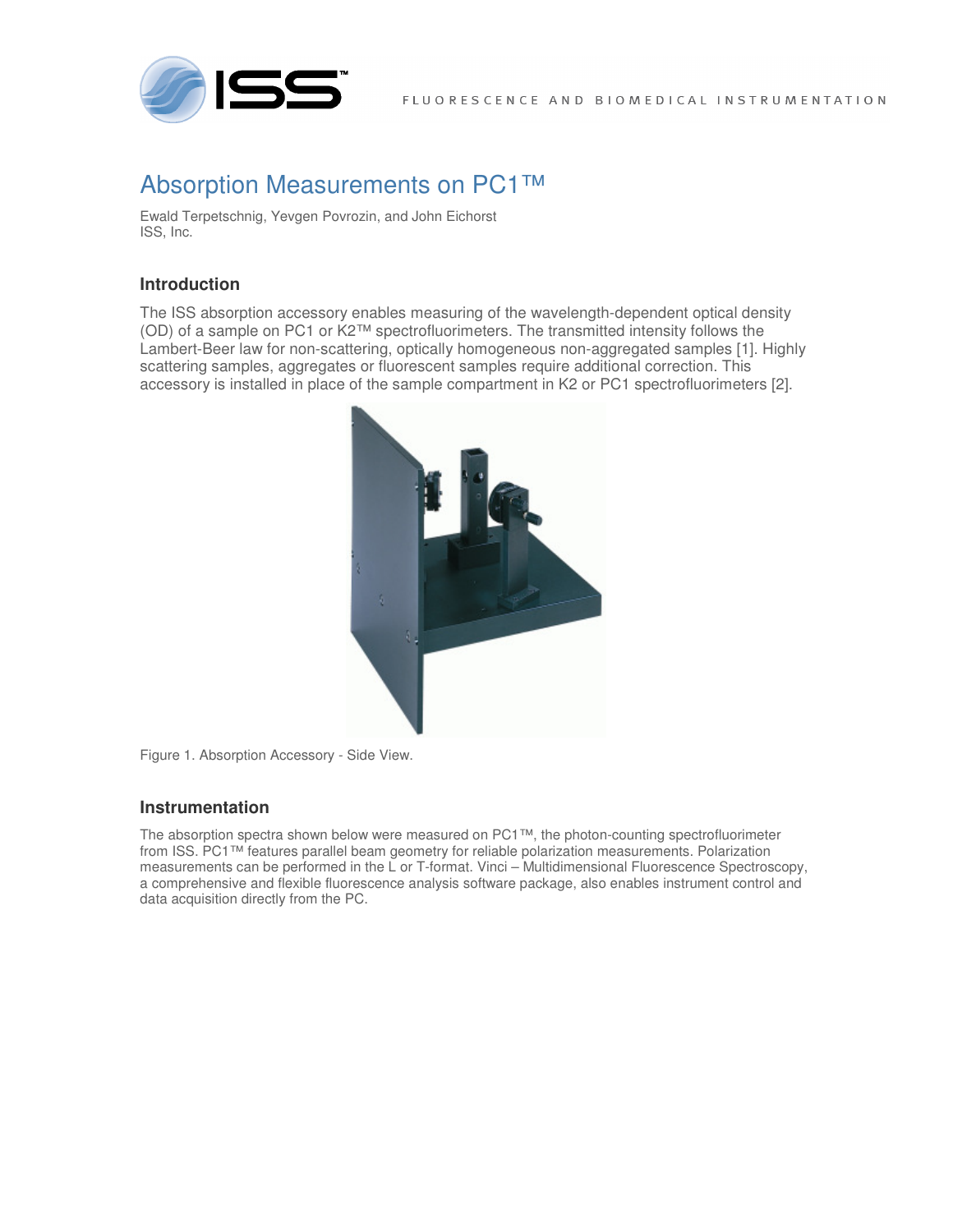

Figure 2. Schematic drawing of PC1, the photon-counting spectrofluorimeter from ISS.

# **Installing the Absorption Accessory**

Although the standard use of the accessory will be for the left emission channel of the instrument (filter holder channel), the accessory can be used also with acquisition through the right emission channel (monochromator channel). In the following, we will assume that the accessory will be utilized with the left emission channel.

Please keep the left emission shutter closed. Turn the left emission PMT voltage temporarily off. This protects the detector from receiving an excessive amount of room light.

Remove the standard sample holder from the instrument. Remove the four 4/40 flat head screws holding the front of the sample compartment to the instrument. Also remove the two 8/32 socket head screws located next to the cooling can, under the emission lenses. Slide the turret halfway out and carefully disconnect all cable connectors. Remove the excitation channel lens holder and the two collecting lenses. Insert the absorption measurements accessory into the instrument.

Insert in the excitation channel the lens holder supplied with the accessory (focal length 200 mm). Move the excitation monochromator to 500 nm wavelength. Open the excitation shutter: the light beam is reflected via the first mirror onto the second and, from there, it will cross the cuvette holder. If not, adjust the mirrors in order to make the beam pass through the optical center of the cuvette holder (Figure 1 red).

### **Absorption Measurements**

For this type of measurements it is necessary to use slits with a 1 mm bandwidth (8 nm) or less in the excitation monochromator and to insert neutral density filter with an OD=3 in the filter holder of the excitation channel. Finally the iris located in the excitation channel behind the sample compartment of the instrument needs to be closed to its full extent. All these operations are meant to reduce the light intensity reaching the sample and eventually the light detector. The level of PMT counts should be around 100K. It is important to keep the PMT gain knob position at its maximum (10).

The absorption measurement is performed in two steps: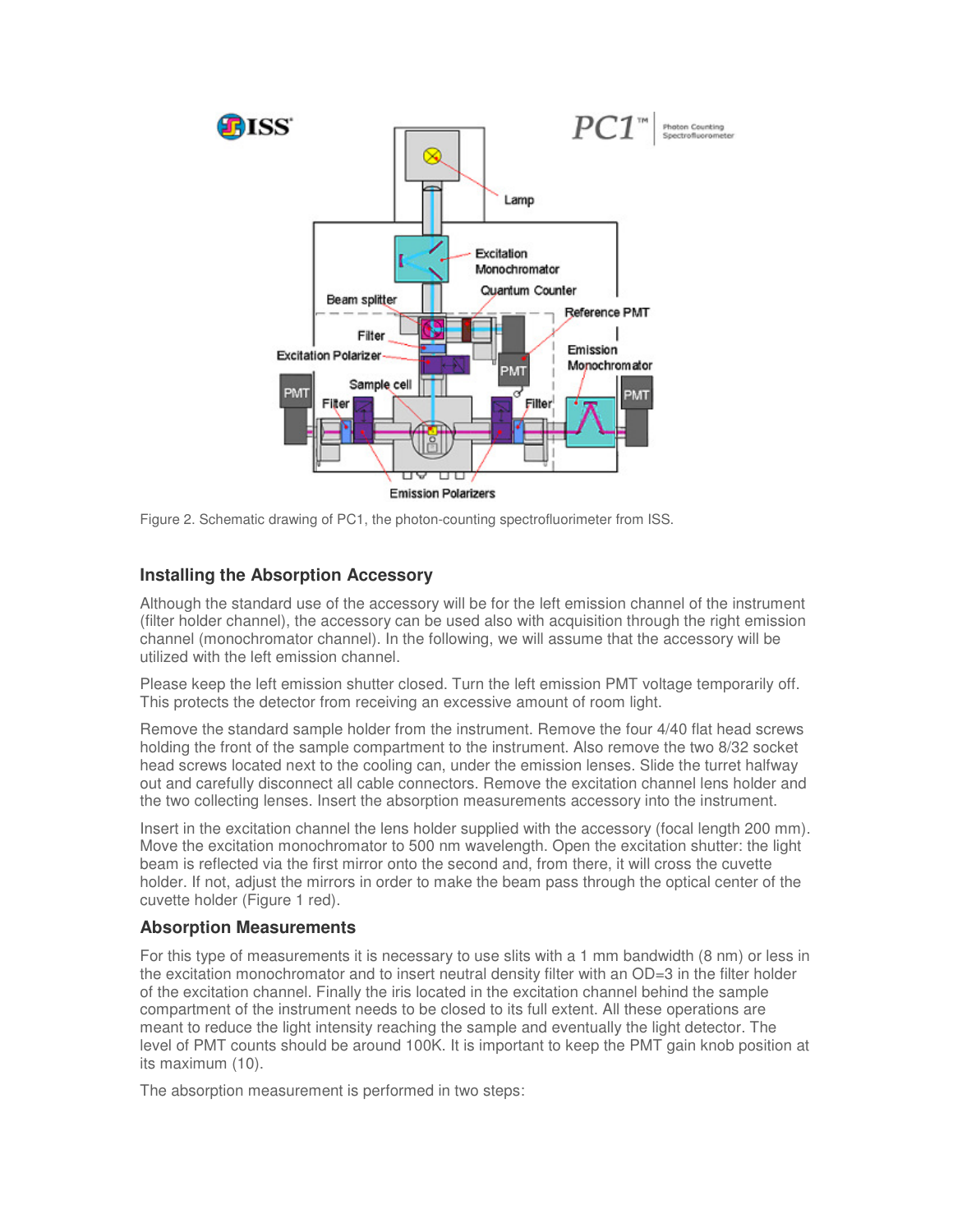- 1. Measurement of the blank (Cuvette containing pure solvent) is collected setting the excitation monochromator to the selected wavelength;
- 2. Measurement on the sample

Calculation of the OD:

$$
OD(\lambda) = \mathbf{x}x = \log \frac{I_0}{I} = 0.434295 \ln \frac{I_0}{I}
$$

The symbols are defined as follows:

- $\epsilon$  = Molar extinction coefficient  $[M^{-1}cm^{-1}]$
- $\bullet$  c = concentration [M/liter]
- $x =$  optical path  $[cm]$
- $\bullet$  I<sub>0</sub>= incident intensity (blank light intensity)
- $\bullet$   $\parallel$  = light intensity after passing through the sample

The absorption coefficient, K=εc, can be derived once the optical path is known. Standard cuvettes have an optical path of 1 cm. Other cuvettes can have a lower (or higher optical path), which can be entered in the equation to calculate the extinction coefficient:

$$
K = \frac{OD}{x}
$$

Absorption spectroscopy utilizes quantities, which can be related to the optical density and the absorption coefficient. The Absorbance A is defined as:

$$
A = \log \frac{I_0}{I} = 0.434295 \ln \frac{I_0}{I}
$$

### **Analysis**

After the measurement of the sample and the blank, the absorption spectrum is obtained using Vinci Analysis software. For the calculation of the absorption values in Vinci the following steps are required:

Open the sample transmission file in Vinci Analysis and choose Spectral and then Determine Absorption Spectrum in the menu which brings up the *Compute Absorption Spectrum* dialog box, which asks to select the 2nd blank transmission spectrum. Select the spectrum by double-clicking on it and then click OK. This will produce the background corrected absorption spectrum.

Note: Both the sample and blank data files require smoothing with Vinci Analysis before the actual absorption spectrum is calculated: Go to **Math** in Vinci Analysis, then choose **Smooth** and then **Savitzky-Golay** (or any other) for smoothing of the raw spectra.

#### **Measurement Examples**

In the following measurements we compared the ODs of Cy5-solutions that were obtained on PerkinElmer's Lamda25 to those measured on PC1 using the absorption accessory. The plots below show the spectra of these solutions measured on these two instruments as well as the calculated difference of their absorption maxima [in %].

Experimental conditions: excitation slits: 0.5 mm, lamp current: 18A, PMT gain: 10, OD=3 neutral density filter in excitation channel. The original data were smoothed by averaging with Savitzky-Golay by a factor of 6.